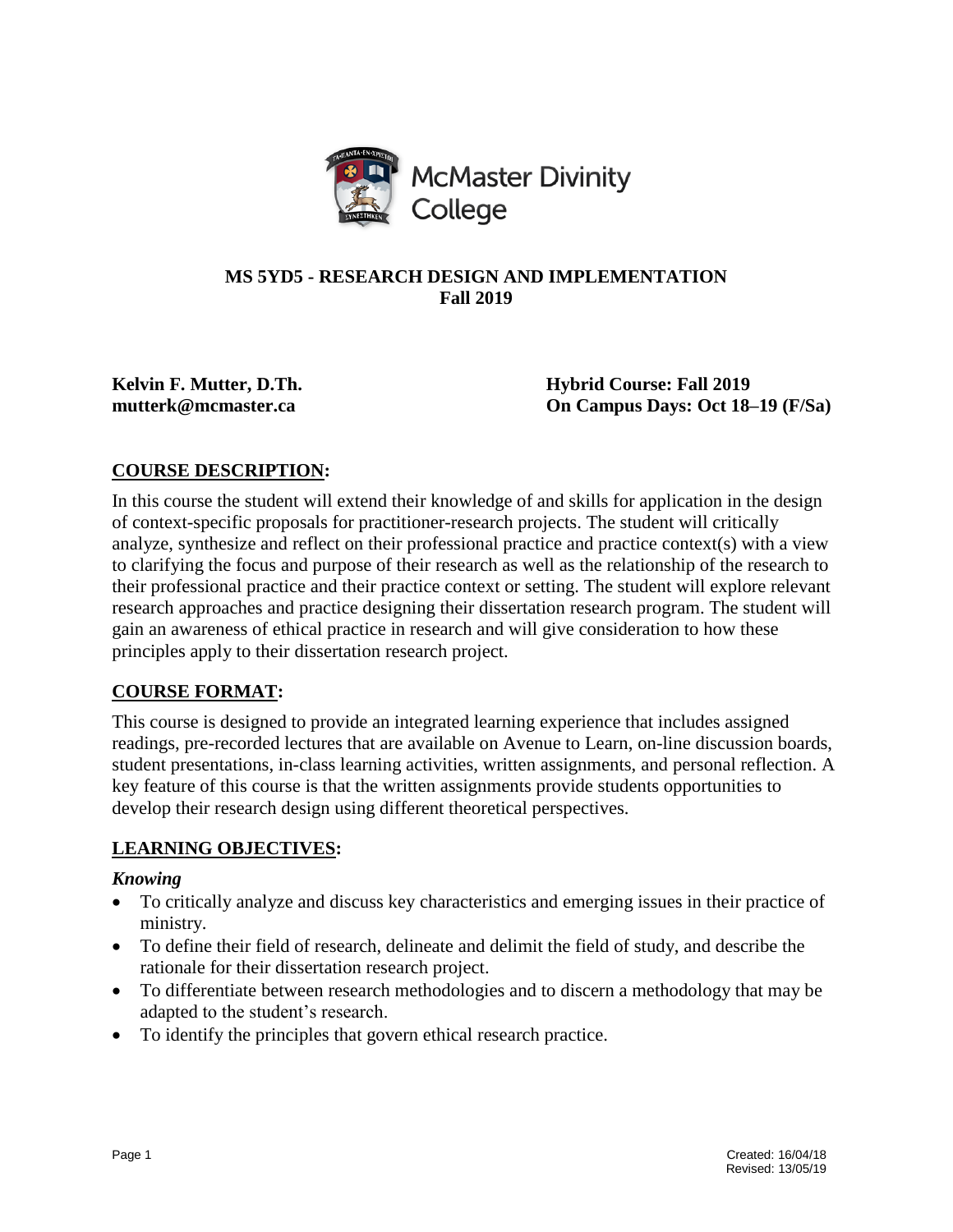To reflect on and evaluate the student's ministry practice and their contribution to the practice of ministry, making connections between academic knowledge and skills, and practical applications.

## *Being*

- To reflect in personal terms on the roles of the researcher and scholar as an expression of Christian identity and the student's relationship to specific academic and Christian communities.
- To include the role and practice of researcher within the student's identity as a Christian practitioner and scholar.

## *Doing*

- To design and execute practice-led research projects using accepted research methodologies.
- To demonstrate ethical responsibility relating to the practice of research.
- To present and explain the student's research to others.

## **COURSE TEXTS and READINGS:**

All required textbooks for this class are available from the College's book service, READ On Bookstore, Room 145, McMaster Divinity College. Texts may be purchased on the first day of class. For advance purchase, you may contact READ On Bookstore, 5 International Blvd, Etobicoke, Ontario M9W 6H3: phone 416.620.2934; fax 416.622.2308; email books@readon.ca. Other book services may also carry the texts.

## *Required Texts:*

- Åkerlund, Truls. *A Phenomenology of Pentecostal Leadership.* Eugene, OR: Wipf & Stock, 2018.
- Barrett, Estelle, and Barbara Bolt. *Practice as Research: Approaches to Creative Arts Enquiry.* London: I. B. Taurus, 2010.
- Cameron, Helen, et al. *Talking about God in Practice: Theological Action Research and Practical Theology*. London: SCM Press, 2010.
- Goleman, Larry A. (ed.). *Finding Our Story Narrative Leadership and Congregational Change.*  Lanham, MD: Rowman & Littlefield, 2014.

## *Required Journal Articles:*

A list of required journal articles is provided for each Course Module. These articles may be downloaded from the Mills Library web portal (http://library.mcmaster.ca/). Note: students who are offsite will require a McMaster ID and password to use the library's databases.

- Click on the tab "Databases."
- Unless otherwise specified, these articles are located in the "Scholars Portal Journals" database which can be entered into the search line.
- Select "Scholars Portal Journals"
- Enter your McMaster ID and password at the prompt.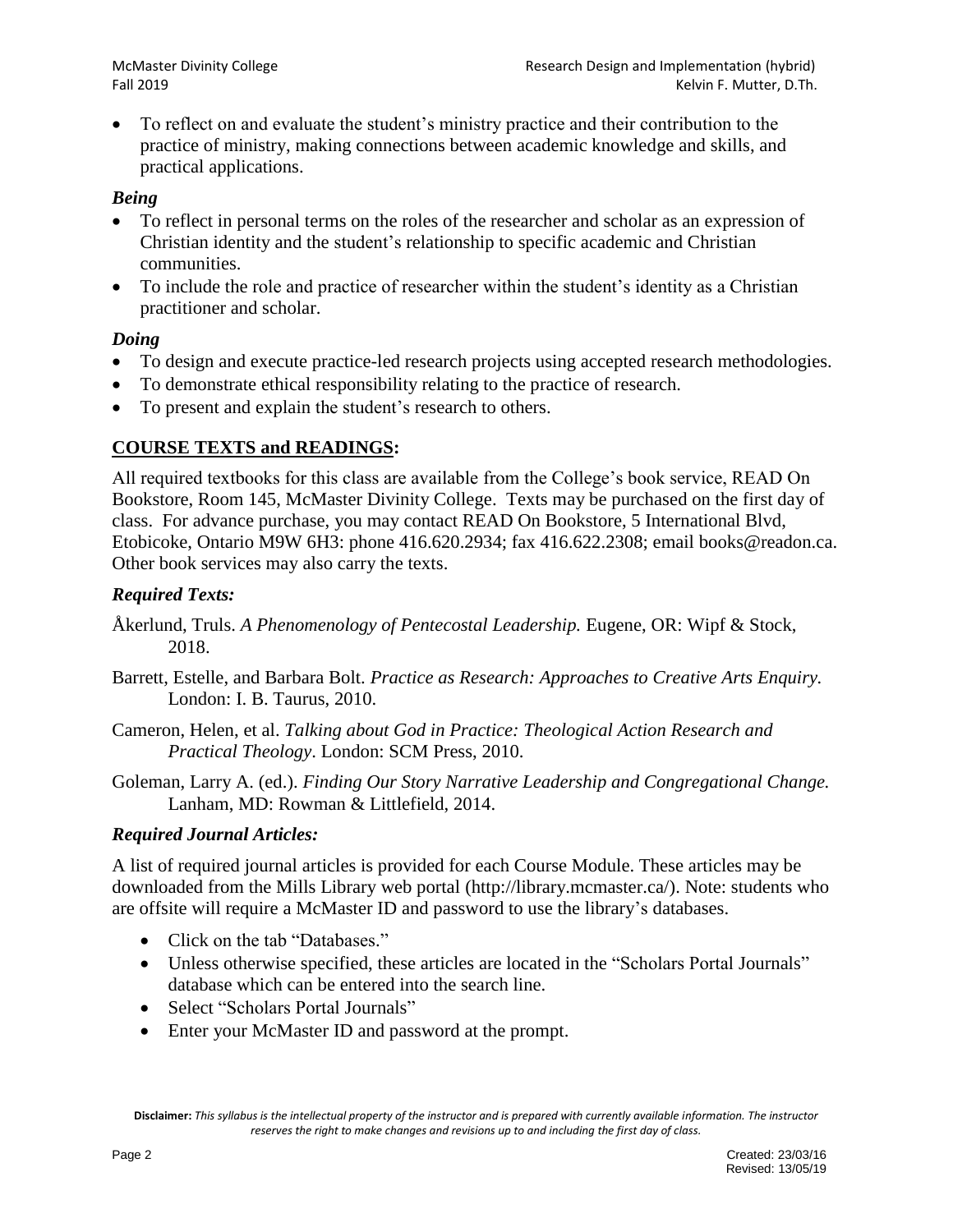## **INSTRUCTOR:**

*Biography:* Dr. Kelvin Mutter is an Associate Professor (affiliate) at McMaster Divinity College, Dr. Mutter is a Registered Psychotherapist (CRPO); an AAMFT Clinical Fellow & Approved Supervisor; a Certified Pastoral Counsellor & Associate Teaching Supervisor (CASC/ACSS); and, a Registered Marriage and Family Therapist (CAMFT). Dr. Mutter's ministry and counselling experience includes both his current work as an individual, couple and family therapist as well as over twelve years in pastoral leadership. Dr. Mutter is married and has three adult children.

*Availability:* Dr. Mutter is available by email (mutterk@mcmaster.ca) or for one-on-one consultation in person or via Webex. Please email Dr. Mutter to arrange for a one-on-one conversation.

## **COURSE MODULES and SCHEDULE:**

This course will be delivered through a process of blended learning that incorporates readings, asynchronous lectures, face-to-face and on-line (synchronous) seminar discussions, and independent learning activities. These activities will introduce the student to the key concepts, approaches, and theories related to the practice of action research in practical theology. The intention of the readings, on-line and face-to-face interactions, and written assignments is to provide the student with an opportunity to

#### **INTRODUCTORY MATTERS** (Sept 9-11, 2019)

| <b>DATES</b>    | <b>FOCUS/THEME</b>                                                                                       | <b>COURSE ACTIVITIES</b>                                                                                                                                                                                                                                                                                                      |  |
|-----------------|----------------------------------------------------------------------------------------------------------|-------------------------------------------------------------------------------------------------------------------------------------------------------------------------------------------------------------------------------------------------------------------------------------------------------------------------------|--|
| Sept 9-11, 2019 | <b>Introductions</b><br>Personal<br>$\bullet$<br>introductions<br>Introducing the<br>$\bullet$<br>course | Sept 9–11: View Prof. Mutter's online introduction and<br>then record your own two $(2)$ minute introduction.<br>Sept 9–11: View the "Course Overview" video posted that<br>is on A2L. Post questions you may have about the course<br>and course expectations to the Course Expectations<br>discussion forum that is on A2L. |  |

## **MODULE 1: OVERVIEW OF RESEARCH DESIGN** (Sept 11 to Oct 11, 2019)

#### *Learning Objectives:*

- The student will be able to develop a research design using an action-research framework. (Knowing & Doing)
- The student will be able to identify ethical issues as they apply to their research (Knowing & Doing)
- The student will be ready to analyze qualitative data. (Knowing & Doing)

## *Required Reading:*

Attride-Stirling, Jennifer. "Thematic Networks: An Analytic Tool for Qualitative Research." *Qualitative Research 1* (2001), 385–405.

Costley, Carol, and Paula Nottingham. "Revisiting Search and Review for Work-Based Projects." *Innovations in Education and Teaching International*, (2017): DOI:10.1080/14703297.2017.1417885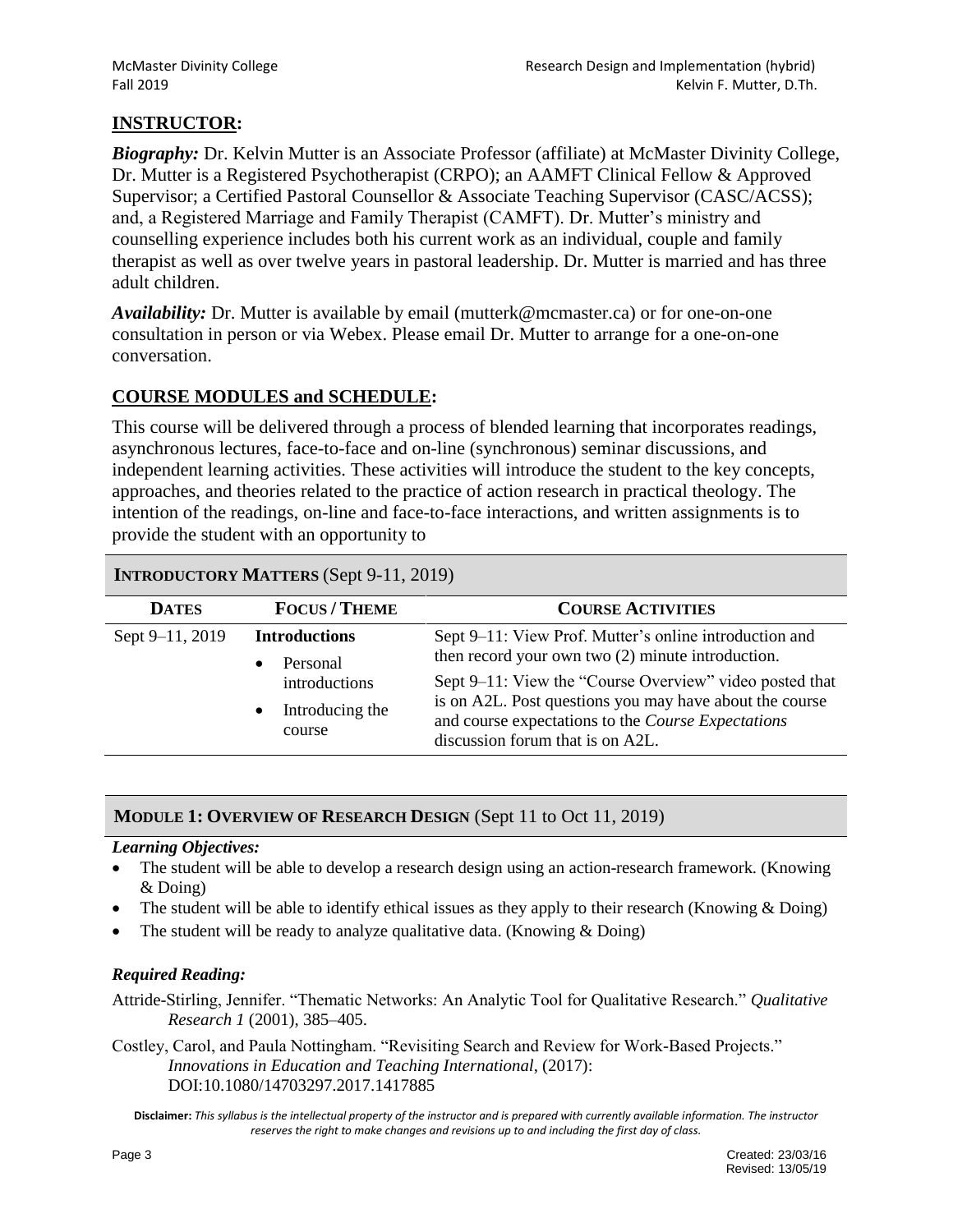#### *Recommended Reading:*

Albala, Ilene, et al. "The Evolution of Consent Forms for Research: A Quarter Century of Changes." *IRB: Ethics & Human Research* 32 (2010), 7–11. Online: http://www.thehastingscenter.org/irb\_article/the-evolution-of-consent-forms-for-research-a-

quarter-century-of-changes/

- Boud, David, et al. "The Influence of Professional Doctorates on Practice and the Workplace." *Studies in Higher Education,* 43(2018), 914–26. DOI: 10.1080/03075079.2018.1438121
- Canadian Institutes of Health Research, Natural Sciences and Engineering Research Council of Canada, and Social Sciences and Humanities Research Council of Canada, *Tri–Council Policy Statement: Ethical Conduct for Research Involving Humans*, Dec 2014. Online: http://www.pre.ethics.gc.ca/pdf/eng/tcps2–2014/TCPS\_2\_FINAL\_Web.pdf

| <b>DATES</b>           | <b>FOCUS / THEME</b>         | <b>COURSE ACTIVITIES</b>                                                                                                                               |
|------------------------|------------------------------|--------------------------------------------------------------------------------------------------------------------------------------------------------|
| Sept $11-14$ ,<br>2019 | Begin with "Why"             | Sept 10–14: View the lecture(s) about Research Design that<br>is on $A2L$ .                                                                            |
|                        |                              | Read the article by Costley & Nottingham.                                                                                                              |
| Sept 16-21,            | <b>Research Ethics</b>       | Complete TCPS2 online module                                                                                                                           |
| 2019                   |                              | Sept 21: Submit pdf copy of TCPS2 Completion Certificate                                                                                               |
|                        |                              | Sept 16–Oct 4: Use the <i>Research Design</i> discussion on A2L<br>to post questions about this methodology or respond to the<br>questions others ask. |
| Sept 23–28,<br>2019    | <b>Research Design</b>       | Sept 23–24: Synchronous small group discussions (Webex) to<br>reflect on the students' questions related to research design<br>and research ethics.    |
| Sept 30–Oct<br>4, 2019 | <b>Interpreting the Data</b> | Sept 30–Oct 4: View the lecture(s) about Analyzing Data that<br>is on A2L.                                                                             |
|                        |                              | Read the article by Attride-Stirling.                                                                                                                  |

## **MODULE 2: PERFORMATIVE RESEARCH:** i.e., Practice-as-Research, Practice-Led Research (Oct 7 to 19, 2019)

#### *Learning Objectives:*

- The student will develop a research design using Phenomenology (i.e., "practise-as-phenomenon") to conduct a *Performative Research* study to explore their research interest. (Knowing & Doing)
- The student will identify ethical issues relevant to a *Performative Research* study of their research interest. (Knowing & Doing)
- The student will identify the types of data that may be relevant to a *Performative Research* study and how that data might be gathered and analyzed. (Knowing & Doing)

#### *Required Reading:*

Åkerlund, Truls. *A Phenomenology of Pentecostal Leadership*, ch. 4*.* Eugene, OR: Wipf & Stock, 2018. Barrett, Estelle, and Barbara Bolt. *Practice as Research: Approaches to Creative Arts Enquiry*, chs. 1–2*.* London: I. B. Taurus, 2010.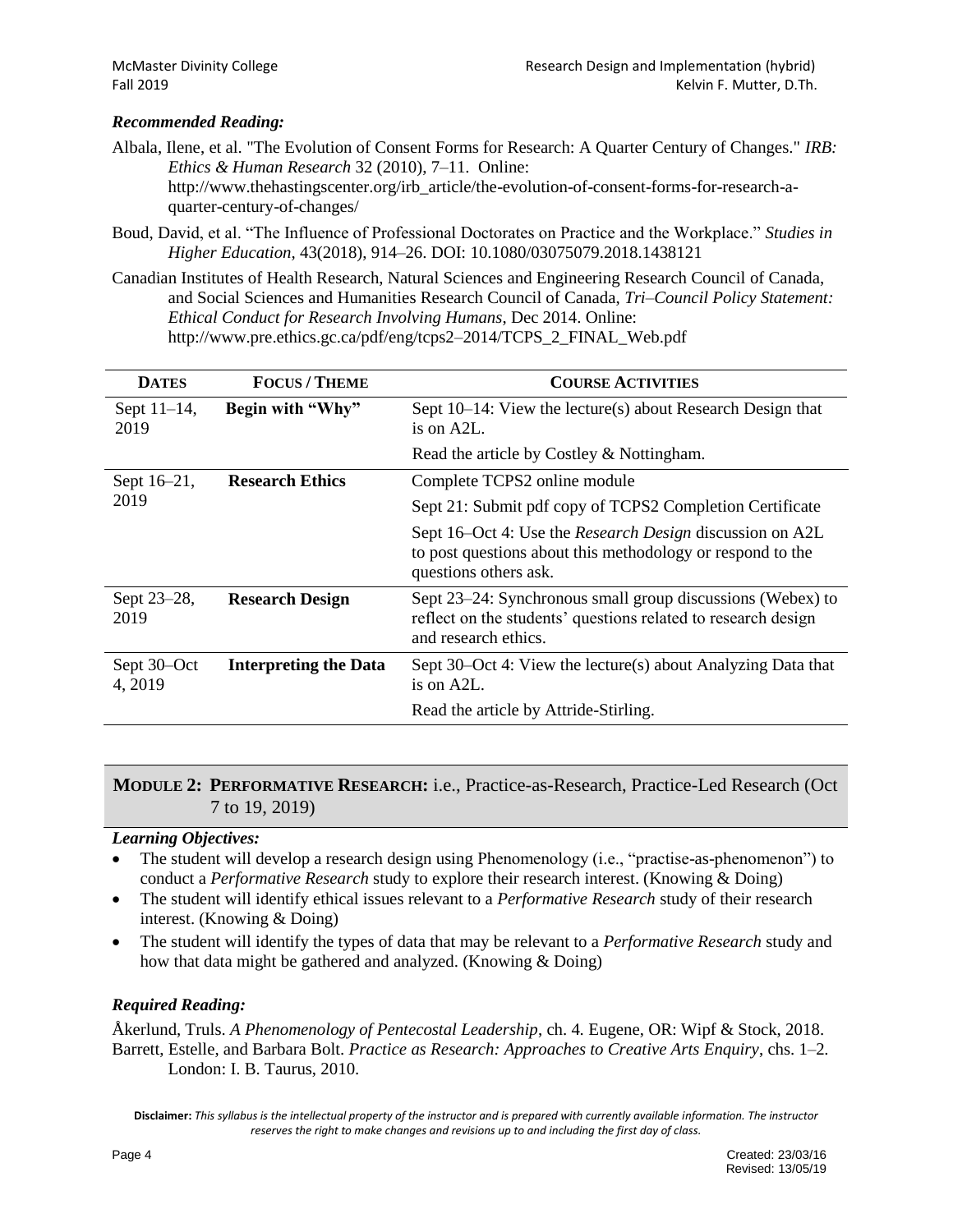- Bolt, Barbara, and Kim Vincs. "Straw Godzilla: Engaging the Academy and Research Ethics in Artistic Research Projects." *Educational Philosophy and Theory, 47*(2015), 1304–1318.
- McNamara, Andrew E. (2012) "Six rules for practice-led research." *Text: Journal of Writing and Writing Courses*, (2012), 1–15. Online: http://eprints.qut.edu.au/54808/

#### *Recommended Reading:*

- Nelson, Robin (Ed.). *Practice as Research in the Arts: Principles, Protocols, Pedagogies, Resistances*. Basingstoke, UK: Palgrave Macmillan, 2013.
- Smith, Hazel, and Roger Dean. *Practice–led Research, Research–led Practice in the Creative Arts,*  Edinburgh: Edinburgh University Press, 2009.

| <b>DATES</b>          | <b>FOCUS/THEME</b>                                                      | <b>COURSE ACTIVITIES</b>                                                                                                                                |  |
|-----------------------|-------------------------------------------------------------------------|---------------------------------------------------------------------------------------------------------------------------------------------------------|--|
| $Oct 7-11,$           | <b>Performative</b>                                                     | Read: Barrett & Bolt chs. $1-2$ ; article by Cusick.                                                                                                    |  |
| 2019                  | <b>Research</b>                                                         | Oct $7-11$ : View the introductory lectures about performative<br>research and practice-led inquiry that is on A2L.                                     |  |
|                       |                                                                         | Oct 7–24: Use the <i>Performative Research</i> discussion on A2L<br>to post questions about this methodology or respond to the<br>questions others ask. |  |
| Oct 18<br>(morning)   | Designing your<br><b>Performative Research</b><br><b>Study</b>          | Read: Åkerlund ch. 4, Bolt & Vincs,                                                                                                                     |  |
| Oct 18<br>(afternoon) | Designing your<br><b>Performative</b><br><b>Research Study</b>          | Independent Learning: Students will use this time to develop<br>a research design for <i>Performative Research</i> project<br>(Learning Activity 6.1).  |  |
| Oct 19<br>(morning)   | <b>Presenting your</b><br><b>Performative</b><br><b>Research Design</b> | Students will briefly describe how they would design a<br>Performative Research study and interact with each other's<br>proposals.                      |  |

## **MODULE 3: SCHOLARSHIP OF FORMATION** (Oct 21 to Nov 9, 2019)

#### *Learning Objectives:*

- The student will develop a research design using Narrative Inquiry to conduct a *Scholarship of Formation* study to explore their research interest.
- The student will identify ethical issues relevant to a *Scholarship of Formation* study of their research interest. (Knowing & Doing)
- The student will identify the types of data that may be relevant to a *Scholarship of Formation* study and how that data might be gathered and analyzed. (Knowing & Doing)

#### *Required Reading:*

Goleman, Larry A. (ed.). *Finding Our Story Narrative Leadership and Congregational Change*. Lanham, MD: Rowman & Littlefield, 2014.

Gill, Peggy. "Narrative Inquiry: Designing the Processes, Pathways and Patterns of Change." *Systems Research and Behavioral Science*, 18(2001), 335–44.

*Read One (1) of the Following*.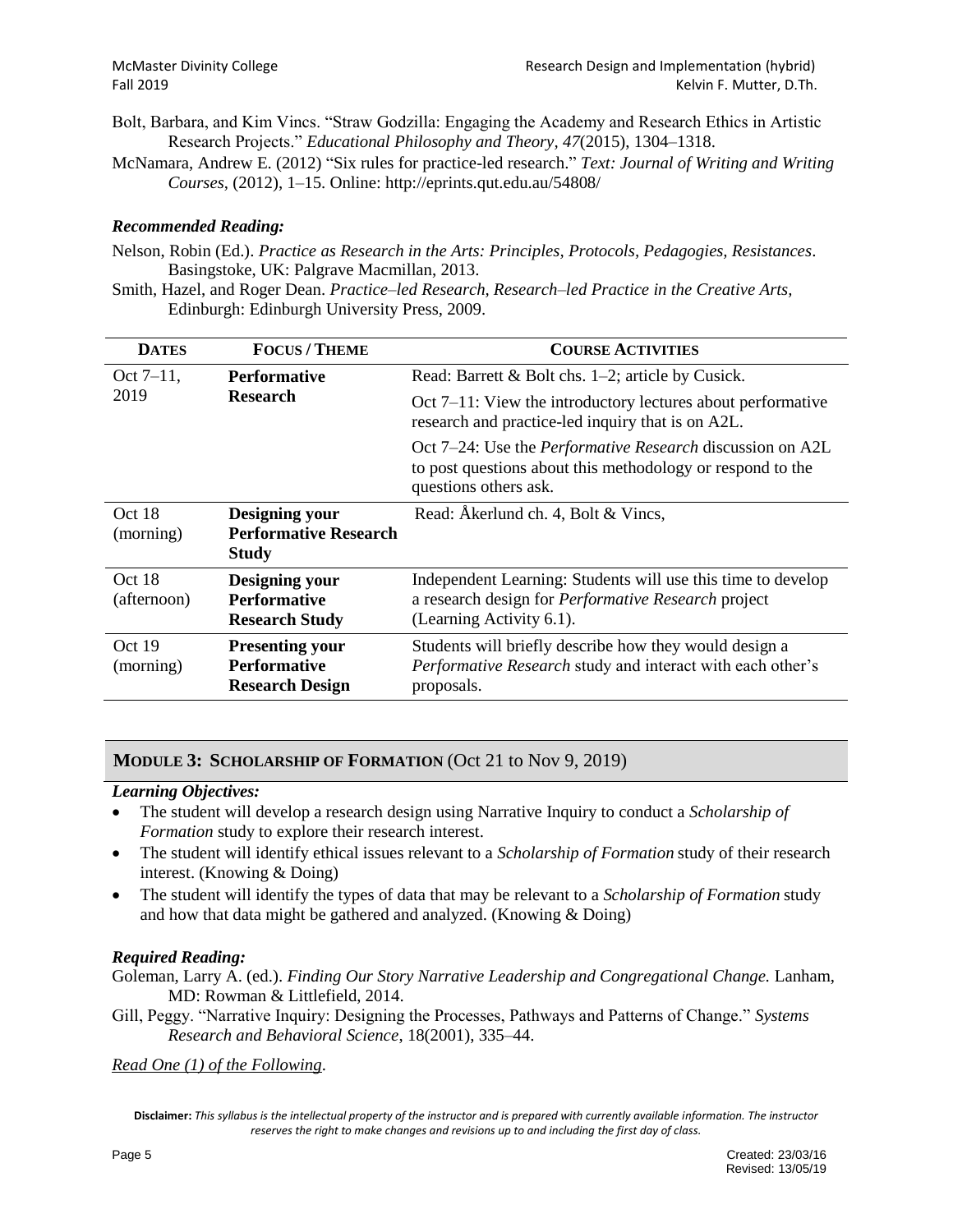- Foster, Charles R. "The Scholarship of Teaching in Theology and Religion: A Wabash Center Advisory Committee Conversation." *Teaching Theology and Religion*, 5(4) (2002), 192–200.
- Gravett, Emily O. "The Scholarship of Teaching and Learning in Religious Studies." *Journal of the American Academy of Religion,* 84 (September 2016), 589–616.
- Gurung, Regan A. R., and R. Eric Landrum. "Using the Scholarship of Teaching and Learning to Improve Learning Outcomes." In James E. Groccia, et al. *Handbook of College and University Teaching: A Global Perspective*, pp. 29–44. Los Angeles: Sage. 2012.
- O'Connell Killen, Patricia, and Eugene V. Gallagher "Sketching the Contours of the Scholarship of Teaching and Learning in Theology and Religion." *Teaching Theology and Religion*, 16 (April 2013), 107–24.
- Young, Richard A., et al. "The Action–Project Method in Counseling Psychology." *Journal of Counseling Psychology*, 52 (2005), 215–23.

#### *Recommended Reading:*

- Hodge, David, and D. F. Gillespie. "Phrase Completions: An Alternative to Likert Scales." *Social Work Research* 27 (2003) 45–55.
- Pascal, C., and Bertram, T. "Praxis, Ethics and Power: Developing Praxeology as a Participatory Paradigm for Early Childhood Research." *European Early Childhood Education Research Journal, 20*(2012), 477–92.
- Swinton, John, and Harriet Mowat. *Practical Theology and Qualitative Research*, 2<sup>nd</sup> edition. London: SCM, 2016.

| <b>DATES</b>  | <b>FOCUS / THEME</b>                                                            | <b>COURSE ACTIVITIES</b>                                                                                                                                |
|---------------|---------------------------------------------------------------------------------|---------------------------------------------------------------------------------------------------------------------------------------------------------|
| Oct 19        | Scholarship of                                                                  | Read Goleman chs. $1-3$ .                                                                                                                               |
| (afternoon)   | <b>Formation</b>                                                                | Oct 19-Nov 9: Use the Scholarship of Formation discussion<br>on A2L to post questions about this methodology or respond<br>to the questions others ask. |
| Oct $21-26$ , | <b>Designing your</b>                                                           | Oct 22: Project Design Assignment (Performative Research)                                                                                               |
| 2019          | Scholarship of<br><b>Formation Study</b>                                        | is due                                                                                                                                                  |
| Oct 28–Nov 2, | Independent Learning: Students will use this week to<br><b>Designing your</b>   |                                                                                                                                                         |
| 2019          | Scholarship of<br><b>Formation Study</b>                                        | develop a research design for a Scholarship of Formation<br>research project (Learning Activity 6.2).                                                   |
| Nov 4–9, 2019 | <b>Presenting your</b><br>Nov 4–5: Synchronous small group discussions (Webex). |                                                                                                                                                         |
|               | Scholarship of<br><b>Formation Design</b>                                       | Students will briefly describe how they would design a<br>Scholarship of Formation research study and interact with<br>each other's proposals.          |
|               |                                                                                 | Nov 9: Project Design Assignment (Scholarship of<br><i>Formation</i> ) is due                                                                           |

## **MODULE 4: COLLABORATIVE RESEARCH WITHIN COMMUNITIES: e.g., Theological Action Research, Participatory Action Research** (Nov 11 to Dec 7, 2019)

#### *Learning Objectives:*

 The student will develop a research design using Action Research to conduct a *Collaborative Research* study to explore their research interest. (Knowing & Doing)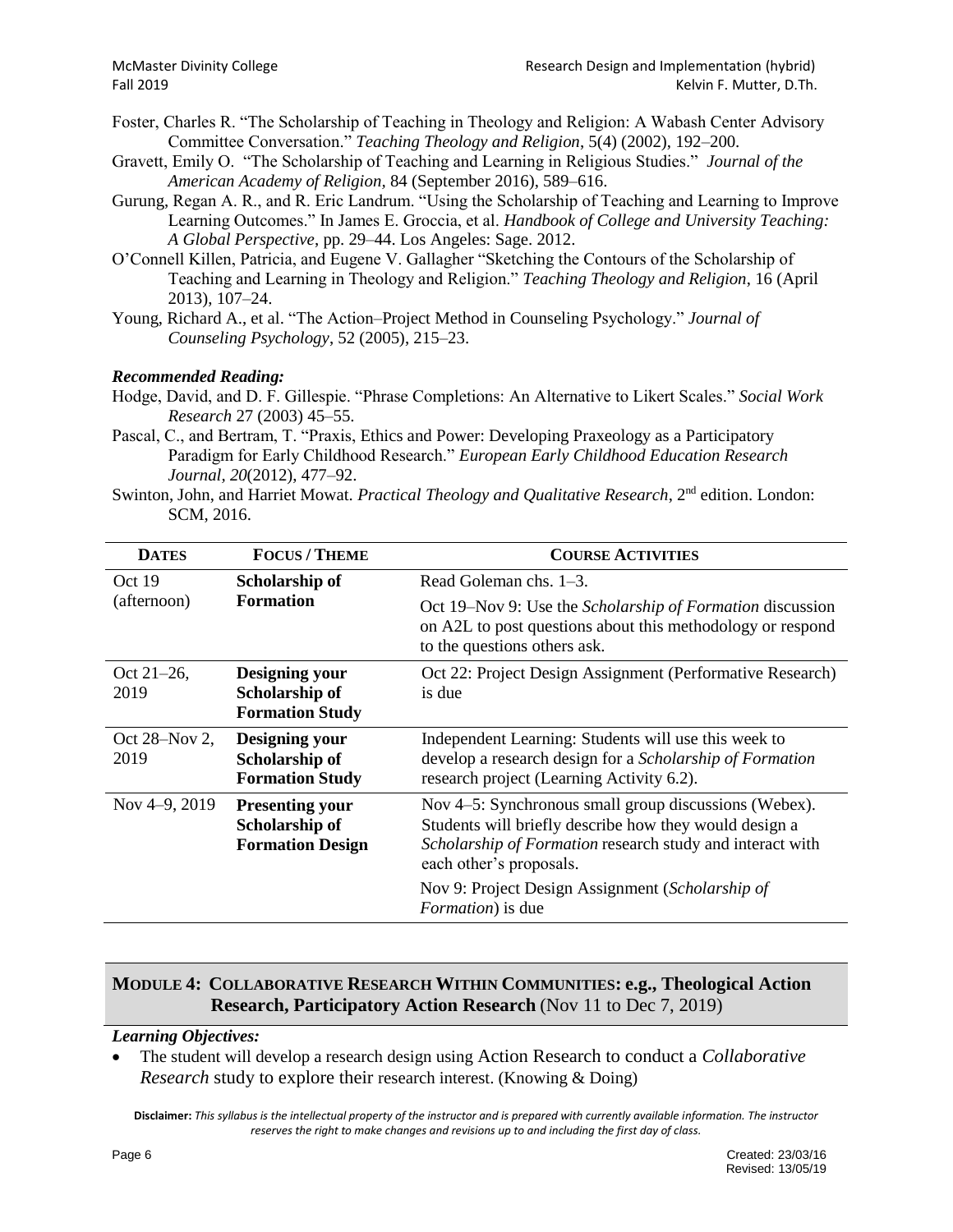- The student will identify ethical issues relevant to a *Collaborative Research* study of their research interest. (Knowing & Doing)
- The student will identify the types of data that may be relevant to a *Collaborative Research* study and how that data might be gathered and analyzed. (Knowing & Doing)

#### *Required Reading:*

Cameron, Helen, et al. *Talking about God in Practice: Theological Action Research and Practical Theology*. London: SCM Press, 2010.

Swinton, John, and Harriet Mowat. *Practical Theology and Qualitative Research*, 2<sup>nd</sup> edition. London: SCM, 2016.

#### *Read One (1) of the Following*.

- Acai, Anita, et al. "Success in Student-Faculty/Staff SoTL Partnerships: Motivations, Challenges, Power, and Definitions." *The Canadian Journal for the Scholarship of Teaching and Learning*, 8(2) (2017), Article 8. Online: https://www.cs.ubc.ca/~meghana/cjsotl\_2017\_acai.pdf
- Doornbos, Anja, et al. "From Fairytales to Spherecards: Towards a New Research Methodology for Improving Knowledge Productivity." *Forum: Qualitative Social Research Sozialforschung,* 9(2) (2008) Art. 48. Online: http://www.qualitative-research.net/index.php/fqs/article/view/386
- English, Leona M. "Of Twirling Dervishes and Daring New Directions: Collaborative and Practitioner Research." *Religious Education*, 101(Spring 2006), 153–6.
- Fisher, Mike. "Beyond Evidence-Based Policy and Practice: Reshaping the Relationship between Research and Practice." *Social Work & Social Sciences Review,* 16(2013), 20–36.
- Koerner, Kelly, and Louis G. Castonguay. "Practice-Oriented Research: What It Takes To Do Collaborative Research In Private Practice." *Psychotherapy Research*, 25(2015), 67–83.

#### *Recommended Reading:*

Pascal, C., and Bertram, T. "Praxis, Ethics and Power: Developing Praxeology as a Participatory Paradigm for Early Childhood Research." *European Early Childhood Education Research Journal, 20*(2012), 477–92.

| <b>DATES</b>          | <b>FOCUS/THEME</b>                                         | <b>COURSE ACTIVITIES</b>                                                                                                                                     |  |
|-----------------------|------------------------------------------------------------|--------------------------------------------------------------------------------------------------------------------------------------------------------------|--|
| Nov $11-16$ ,<br>2019 | <b>Collaborative Research</b><br><b>Within Communities</b> | Nov 11–16: Read Cameron et al. chs. 1–4; Swinton $\&$<br>Mowat chs. $8-10$ .                                                                                 |  |
|                       |                                                            | Nov $11-16$ : View the introductory lecture(s) about<br><i>Collaborative Research</i> that is on A2L.                                                        |  |
|                       |                                                            | Nov 11–Dec 7: Use the <i>Collaborative Research</i> discussion<br>on A2L to post questions about this methodology or<br>respond to the questions others ask. |  |
| Nov 18-23,            | Designing your                                             | Nov 18–23: Read Cameron et al. chs. 5–9                                                                                                                      |  |
| 2019                  | <b>Collaborative Research</b><br><b>Study</b>              | Nov 18–23: View the online lecture about designing a<br>Collaborative Research project that is posted that is on<br>A2L.                                     |  |
| Nov 25-30,            | <b>Designing Your</b>                                      | <b>Independent Learning</b>                                                                                                                                  |  |
| 2019                  | <b>Collaborative Research</b><br><b>Study</b>              | Students will use this week to develop a research design for<br>a Collaborative Research project (Learning Activity 6.3).                                    |  |
| Dec $2-7$ ,           | <b>Presenting Your</b>                                     | Dec 2–3: Synchronous small group discussions (Webex).                                                                                                        |  |
| 2019                  | <b>Collaborative Research</b>                              | Students will briefly describe how they would design a                                                                                                       |  |
|                       | <b>Design</b>                                              | <i>Collaborative Research</i> study and interact with each other's                                                                                           |  |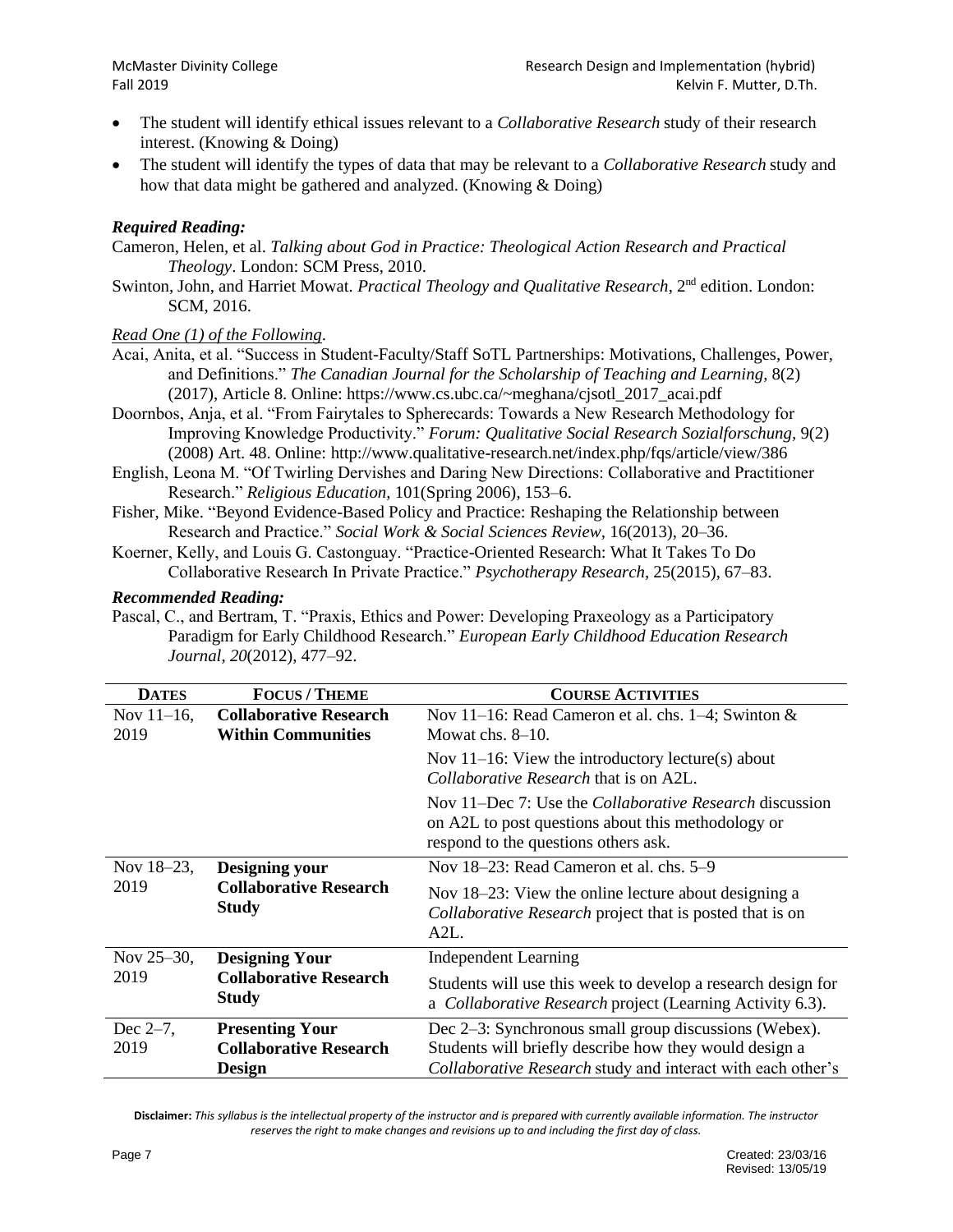## proposals.

Dec 6: Project Design Assignment (*Collaborative Research*) is due.

Dec 9–11, 2019 **NO SCHEDULED COURSE ACTIVITIES**

## **LEARNING ACTIVITIES (including graded assignments)**

# **Grading Rubrics:**

- The evaluation categories and the weight given to these categories are provided along with description of each graded assignment.
- A handout describing these categories along with the outcome expectations for each category will be provided at the beginning of the semester.

## **1. Assigned Readings Due: as assigned**

*Intended pedagogical outcomes*: i) knowledge / interpretation (discernment), ii) contextualization (knowing  $+$  doing), and iii) performance (doing)

Each student is to read the assigned readings and be prepared to integrate these readings in the relevant discussions and their assignments.

## **2. Introductory Videos Due: Sept 11, 2019**

*Intended pedagogical outcome*: Fostering a community of learning.

Use the link to Flipgrid that is provided in A2L to view Prof. Mutter's personal welcome and introduction. Create your own short video (90 seconds) to introduce yourself to the class. Return periodically to Flipgrid to view each other's introduction of themselves to the class.

## **3. Lectures**

**3.1. Asynchronous Lectures Sept 9–14; Sept 23–Oct 11; Oct 21–Dec 6, 2019**

*Intended pedagogical outcomes*: i) knowledge / interpretation (discernment), and ii) contextualization (knowing + doing).

Students are expected to view and reflect on the lectures and support materials that are posted on A2L. Students are expected to integrate this material in their assignments and discussions (e.g., discussion forums).

## **3.2. TCPS 2: CORE (Research Ethics training) Sept 16–21, 2019**

*Intended pedagogical outcomes*: i) knowledge / interpretation (discernment), ii) contextualization (knowing + doing), and iii) professional formation (being).

Each student is expected to complete the TCPS2 online training program in research ethics [\(https://tcps2core.ca/welcome\)](https://tcps2core.ca/welcome) and to submit a copy of the completion certificate to the course instructor. This training program may be completed all at once or in parts. According to the TCPS 2 website, the average length of time required to complete this on-line training module is three (3) hours. Students are advised to allocate six (6) hours for completing this requirement. Students will integrate their awareness of research ethics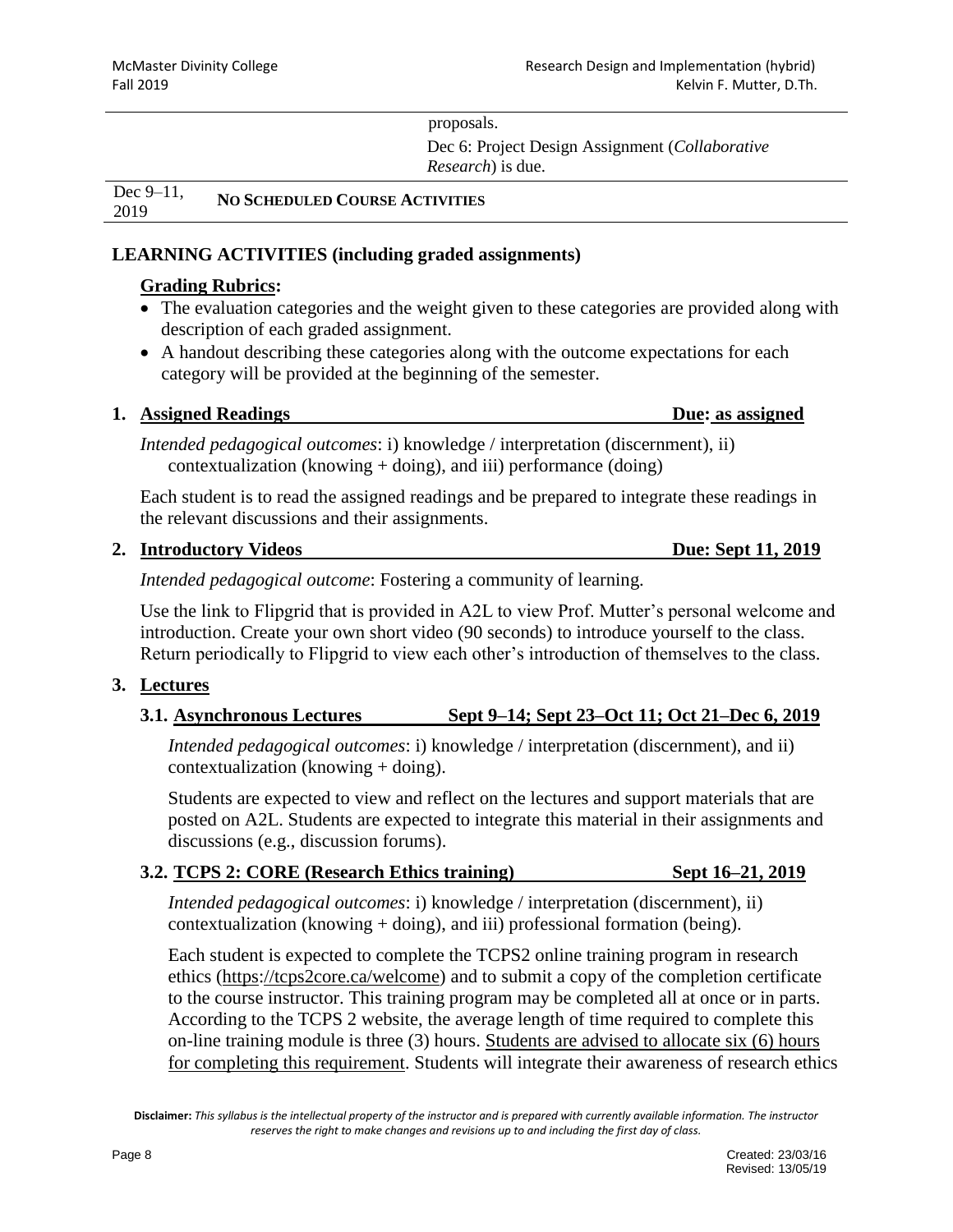in the written work (*Learning Activity 6*) and their participation in their reflections on each other's projects.

*Students will receive 10 marks when they email a copy of the completion certificate to the course instructor upon completion of this learning module.* 

### **3.3. Face-To-Face Classes (Hybrid week) Oct 18 & 19, 2019**

*Intended pedagogical outcomes*: i) knowledge / interpretation (discernment), ii) contextualization (knowing + doing), and iii) professional formation (being).

Students are expected to attend, participate in, and reflect on the presentations and discussions that take place during our face-to-face learning encounter in October. Students are expected to integrate this material in their assignments and discussions (e.g., discussion forums).

## **4. Discussion Forums**

*Intended pedagogical outcomes*: i) Fostering a community of learning.

#### General Guideline:

Students are encouraged to use these discussion forums to ask questions about the topic and to respond to questions that are asked. These discussions are not intended to demonstrate your mastery of the subject. Rather the intent is to foster a conversation. *It is for this reason you are asked to limit each question you ask and each response to a question that you post to 250 words* (to illustrate, this paragraph is 91 words long). Please note that you may be asked to rewrite any post that is too long.

| 4.1. Research Design              | Sept 11–Oct 11, 2019 |
|-----------------------------------|----------------------|
| <b>4.2. Performative Research</b> | $Oct 7-19, 2019.$    |
| 4.3. Scholarship of Formation     | Oct 21–Nov 9, 2019   |
| 4.4. Collaborative Research       | Nov 11–Dec 7, 2019   |

## **5. Synchronous Project Discussions**

*Intended pedagogical outcomes*: i) Fostering a community of learning; ii) knowledge / interpretation (discernment), iii) contextualization (knowing + doing), and iv) performance (doing).

Three online small group discussions and the second morning of our on-site or face-to-face time have been set aside to support discussion related to the course. These presentations and discussions are an extension of what the student is learning in their coursework (*Learning Activity 3*) and provide opportunities to refine their thinking about their dissertation research project (*Learning Activity 6*).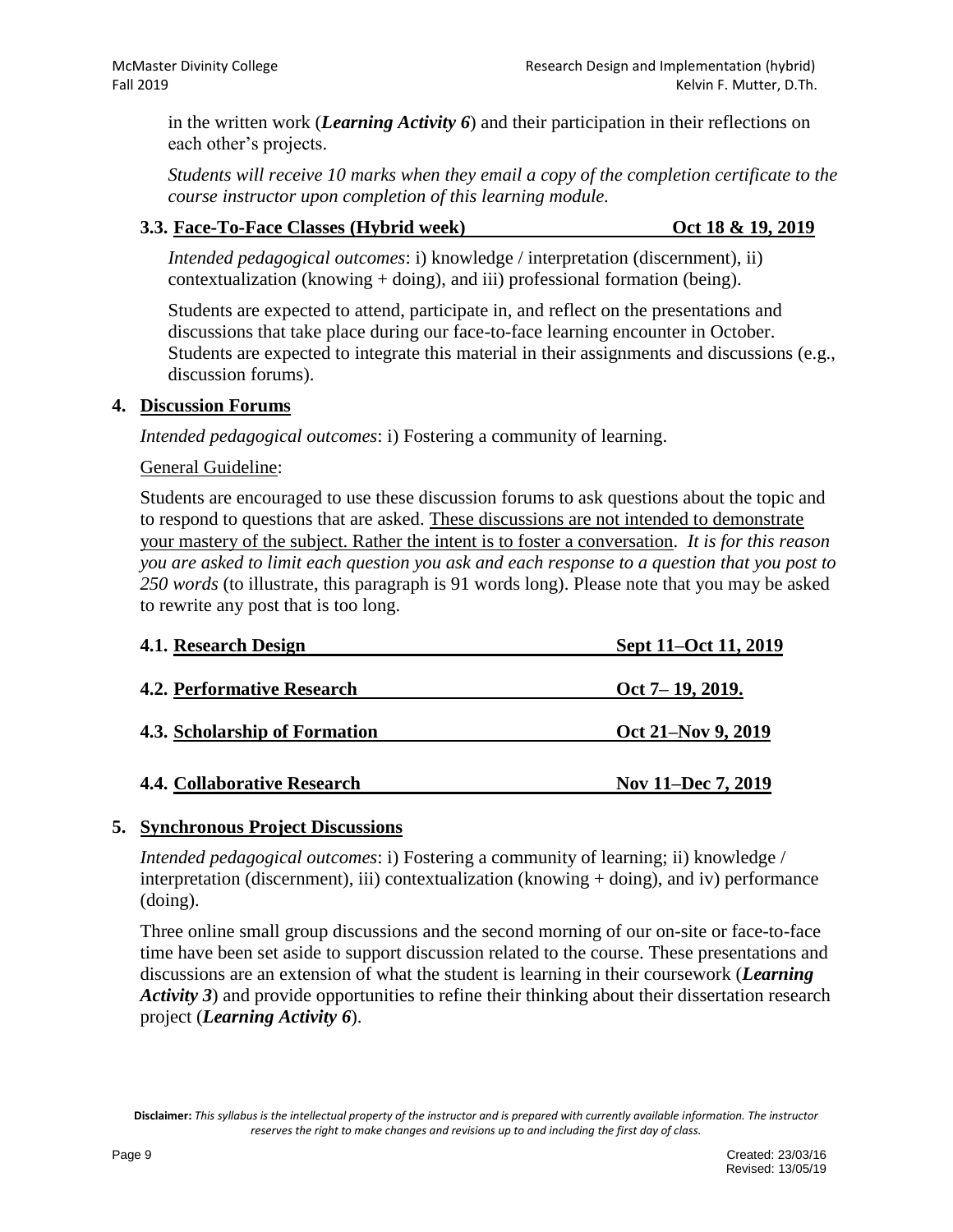### **5.1. Research Design (Webex) Sept 23 and 24**

Students will sign up for and participate in a small group discussion (Webex) to reflect on and discuss any questions that may have arisen with respect to research design and/or research ethics.

#### **5.2. Performative Research Oct 19, 2019**

On the second day of the on-site hybrid classes, each student will have two (2) minutes to state their research question (or purpose statement) *and* to briefly describe how they might use Phenomenology (i.e., "practise-as-phenomenon") to conduct a *Performative Research* study of their practice. The remainder of the class will have opportunities to ask questions and provide feedback. *Maximum time for any student's project is 20 minutes*.

#### **5.3. Scholarship of Formation (Webex) Oct 28 and 26**

Students will sign up for and participate in small group discussions (Webex) in which each student has two (2) minutes to state their research question (or purpose statement) *and* to briefly describe how they would employ a Narrative investigation to conduct a *Scholarship of Formation* study of their practice. The rest of the group will have opportunities to ask questions and provide feedback. *Maximum time for any student's project is 20 minutes*.

#### **5.4. Collaborative Research (Webex) Nov 25 and 26**

Students will sign up for and participate in small group discussions (Webex) in which each student has two (2) minutes to state their research question (or purpose statement) *and* to briefly describe how they would use Action Research to conduct a *Collaborative Research* study of their practice. The rest of the group will have opportunities to ask questions and provide feedback. *Maximum time for any student's project is 20 minutes*.

# 6. **Project Design Assignments Due as Assigned**

*Intended pedagogical outcomes: i) knowledge / interpretation (discernment), ii) contextualization (knowing + doing), iii) performance (doing), and iv) professional formation (being).*

The following assignments are intended to provide the student with opportunities to develop their research ideas using three different research perspectives (i.e., *Performative Research, Scholarship of Formation, and Collaborative Research*). It is expected that the student will use these assignments to develop three preliminary research designs to explore the practice or research focus that is at the centre of the student's doctoral program.

Word Length: 3500 to 4000 words.

Each research design project will consider the following.

- Current practice setting.
- Practice to be research.
- Background research (if any).
- Challenges encountered or problem definition.
- $\bullet$  Relevant ideological framework(s) that will inform your study.
- The type(s) of data that will be used in your study.

**Disclaimer:** *This syllabus is the intellectual property of the instructor and is prepared with currently available information. The instructor reserves the right to make changes and revisions up to and including the first day of class.*

These elements may be the same for each research design assignment.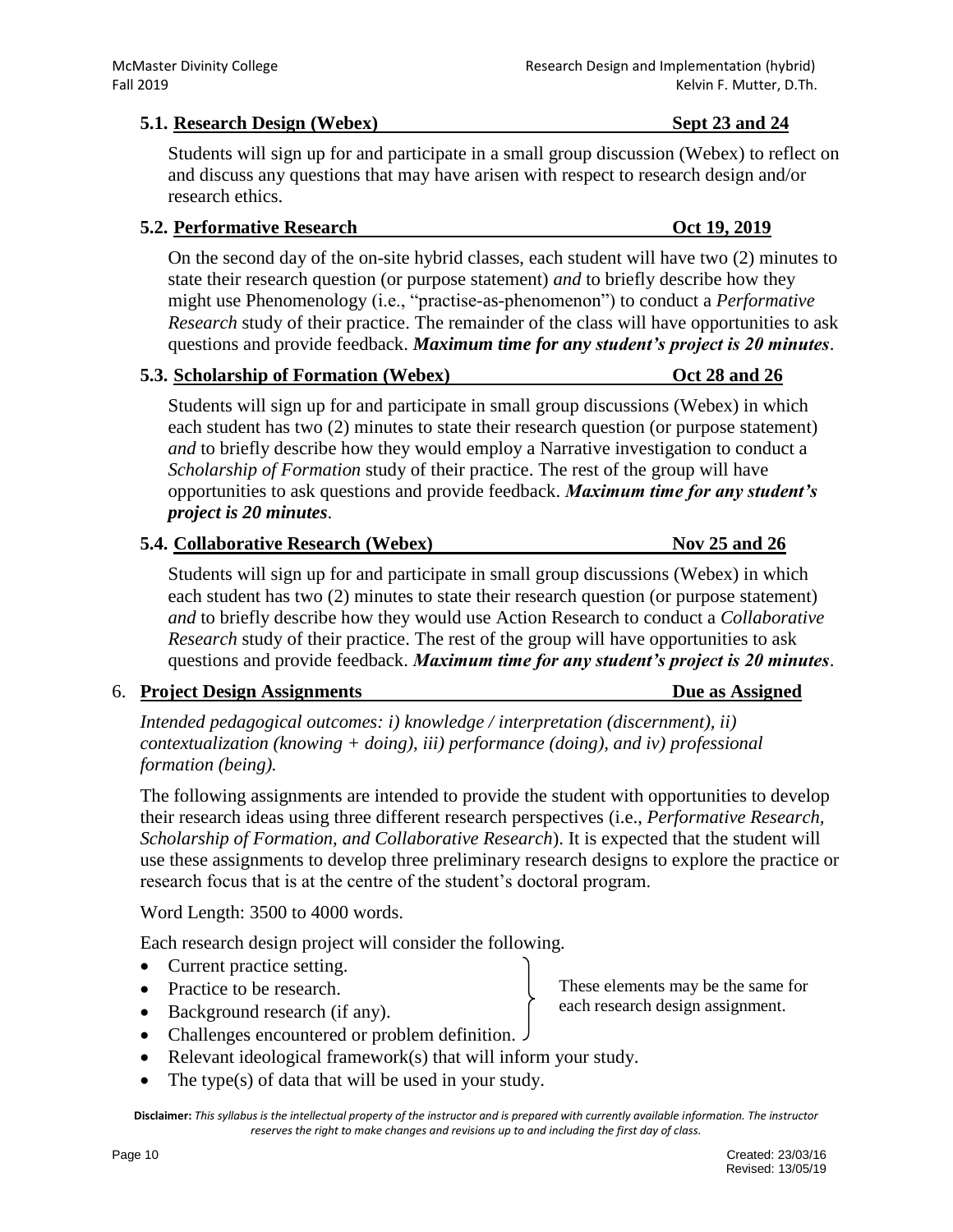- How will the data be gathered?
- Are there any research ethics questions that need to be addressed? What steps will you take to protect the integrity and confidentiality of the data you collect?
- How will the data be analyzed?

| <b>Grading:</b>                                    |          |
|----------------------------------------------------|----------|
| Knowledge & Interpretation (knowing / discernment) | $(20\%)$ |
| Contextualization (knowing $+$ doing)              | $(30\%)$ |
| Performance (doing)                                | (25%)    |
| Professional Formation (being)                     | $(10\%)$ |
| Academic Style                                     | (15%)    |
|                                                    |          |

## **6.1. Project Design: Performative Research (30 %) Due: Oct 22, 2019**

Design a *Performative Research* project using a phenomenological frame of reference (i.e., "practise-as-phenomenon") to explore the practice or research focus that is at the centre of your doctoral program.

| 6.2. Project Design: Scholarship of Formation (30 %)                                       | Due: Nov 12, 2019 |
|--------------------------------------------------------------------------------------------|-------------------|
| Design a <i>Scholarship of Formation</i> research project using Narrative methodologies to |                   |
| explore the practice or research focus that is at the centre of your doctoral program.     |                   |

**6.3. Project Design: Collaborative Research (30 %) Due: Dec 6, 2019**

Design a *Collaborative Research* project using Action Research to explore the practice or research focus that is at the centre of your doctoral program.

# **COURSE ADMINISTRATION:**

**College Style for Submission of Written Work:** All stylistic considerations (including but not limited to questions of formatting, footnotes, and bibliographic references) must conform to the McMaster Divinity College Style Guidelines for Essays and Theses http://mcmasterdivinity.ca/wp-content/uploads/2018/02/mdcstyleguide.pdf

Failure to observe appropriate form will result in grade reductions.

**Statement on Academic Honesty:** Academic dishonesty is a serious offence that may take any number of forms, including plagiarism, the submission of work that is not one's own or for which previous credit has been obtained, and/or unauthorized collaboration with other students. Academic dishonesty can result in severe consequences, e.g., failure of the assignment, failure of the course, a notation on one's academic transcript, and/or suspension or expulsion from the College.

Students are responsible for understanding what constitutes academic dishonesty. Please refer to the Divinity College Statement on Academic Honesty ~ https://mcmasterdivinity.ca/rulesregulations/

**Gender Inclusive Language:** McMaster Divinity College uses inclusive language for human beings in worship services, student written materials, and all its publications. It is expected that inclusive language will be used in chapel services and all MDC assignments. In reference to

**Disclaimer:** *This syllabus is the intellectual property of the instructor and is prepared with currently available information. The instructor reserves the right to make changes and revisions up to and including the first day of class.*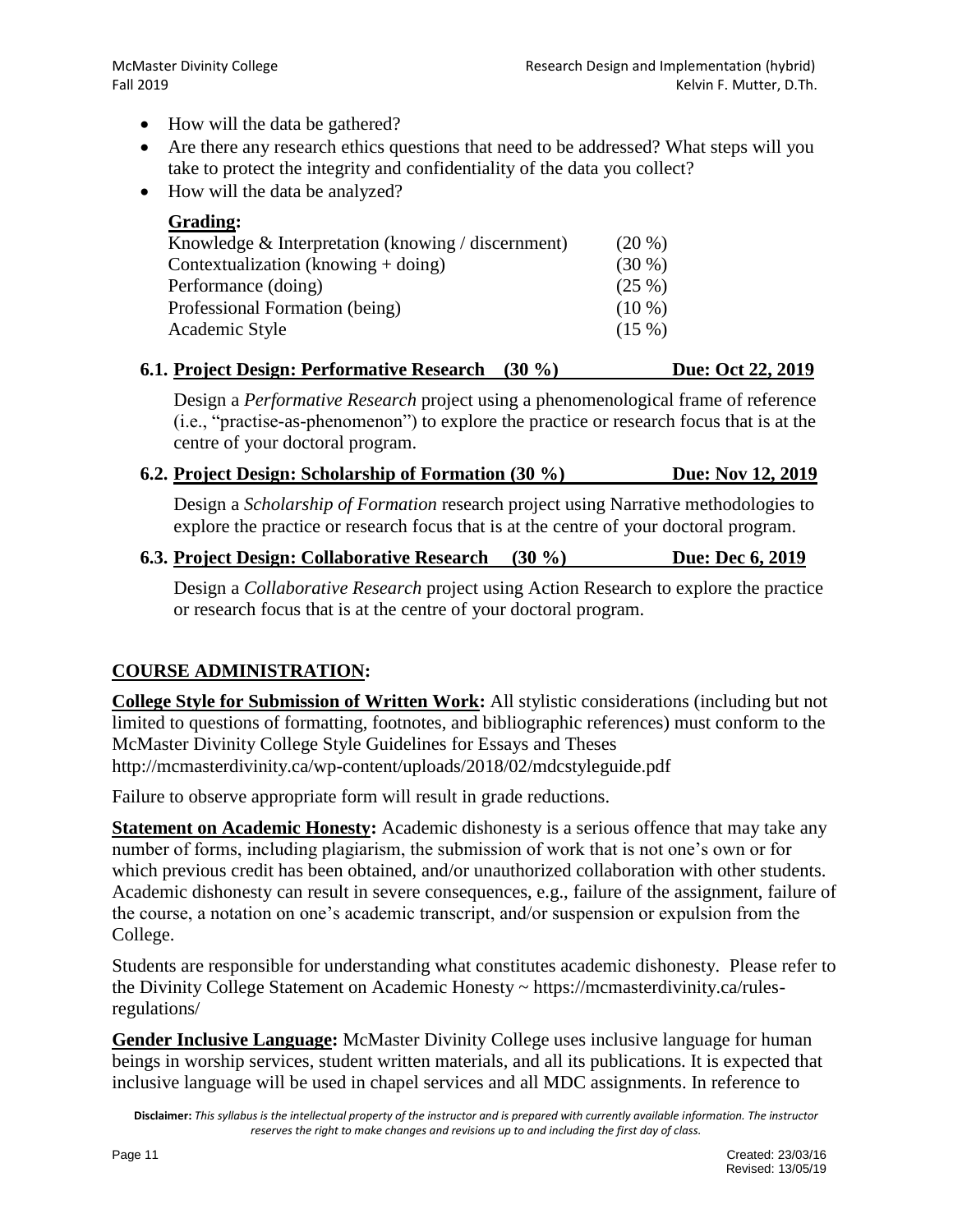biblical texts, the integrity of the original expressions and the names of God should be respected, but you will need to use gender-inclusive language for humans, and you will need to quote from a gender-inclusive version such as the following: NRSV (1989), NCV (1991), TEV/GNB/GNT (1992), CEV (1995), NLT (1996), TNIV (2005), and the Common English Bible (CEB 2011).

**Submission of Written Work:** All assignments are due on the day indicated (by email before 5) p.m. of the day due). *Late submission of assignments will be deducted one grade point for every late day.* All written work is to be submitted by email in either MSWord format, "Rich Text Format" (i.e., \*.rtf), or as an Open Office document. Graded papers will be returned to the student with comments.

**Length:** Students are expected to adhere to the page / word count.

**Cell Phone/Computer Policy:** Students are to refrain from texting or conducting cell phone conversations while the class is in session (this applies to our synchronous (on-line) meetings as well as the intensive week). Should you need to maintain contact with family members and/or your work, please turn off the ringer so as to avoid disturbing others; upon receipt of an urgent call, you may discretely excuse yourself from the classroom or the online session. The same policy applies to all computer-generated sound schemes, pagers, or other electronic annunciation systems.

## **SUPPLEMENTAL RESOURCES**:

## **1.** *General Research:*

- Clark, I. *Writing the Successful Thesis and Dissertation: Entering the Conversation*. Upper Saddle River, NJ: Prentice Hall, 2007.
- Vyhmeister, Nancy Jean, and Terry Dwain Robertson. *Quality Research Papers for Students of Religion and Theology*, 3rd ed. Grand Rapids, MI: Zondervan, 2014.

## **2.** *Research Design*

- Christensen, Larry B., et al. *Research Methods, Design, and Analysis*, 12th edition. Boston: Allyn & Bacon, 2014. (any recent edition will be helpful)
- Coghlan, David, and Abraham B. Shani. *Conducting Action Research for Business and Management Students*. Los Angeles: Sage, 2018.
- Coghlan, David, and Teresa Brannick. *Doing Action Research in Your Own Organisation*, 5th edition. Los Angeles: Sage, 2019.
- Creswell, John W. and Cheryl N. Poth. *Qualitative Inquiry & Research Design: Choosing among Five Approaches*, 4<sup>th</sup> edition. Los Angeles: Sage, 2017.
- Creswell, John W. *Research Design: Qualitative, Quantitative, and Mixed Methods Approaches,* 2<sup>nd</sup> edition. Thousand Oaks, CA: Sage, 2003.
- Efron, Sara Efrat, and Ruth Ravid. *Action Research in Education: A Practical Guide.* New York: Guilford, 2019.
- Herr, K., & G. L. Anderson. *The Action Research Dissertation: A Guide for Students and Faculty*. London, UK: Sage, 2005.

**Disclaimer:** *This syllabus is the intellectual property of the instructor and is prepared with currently available information. The instructor reserves the right to make changes and revisions up to and including the first day of class.*